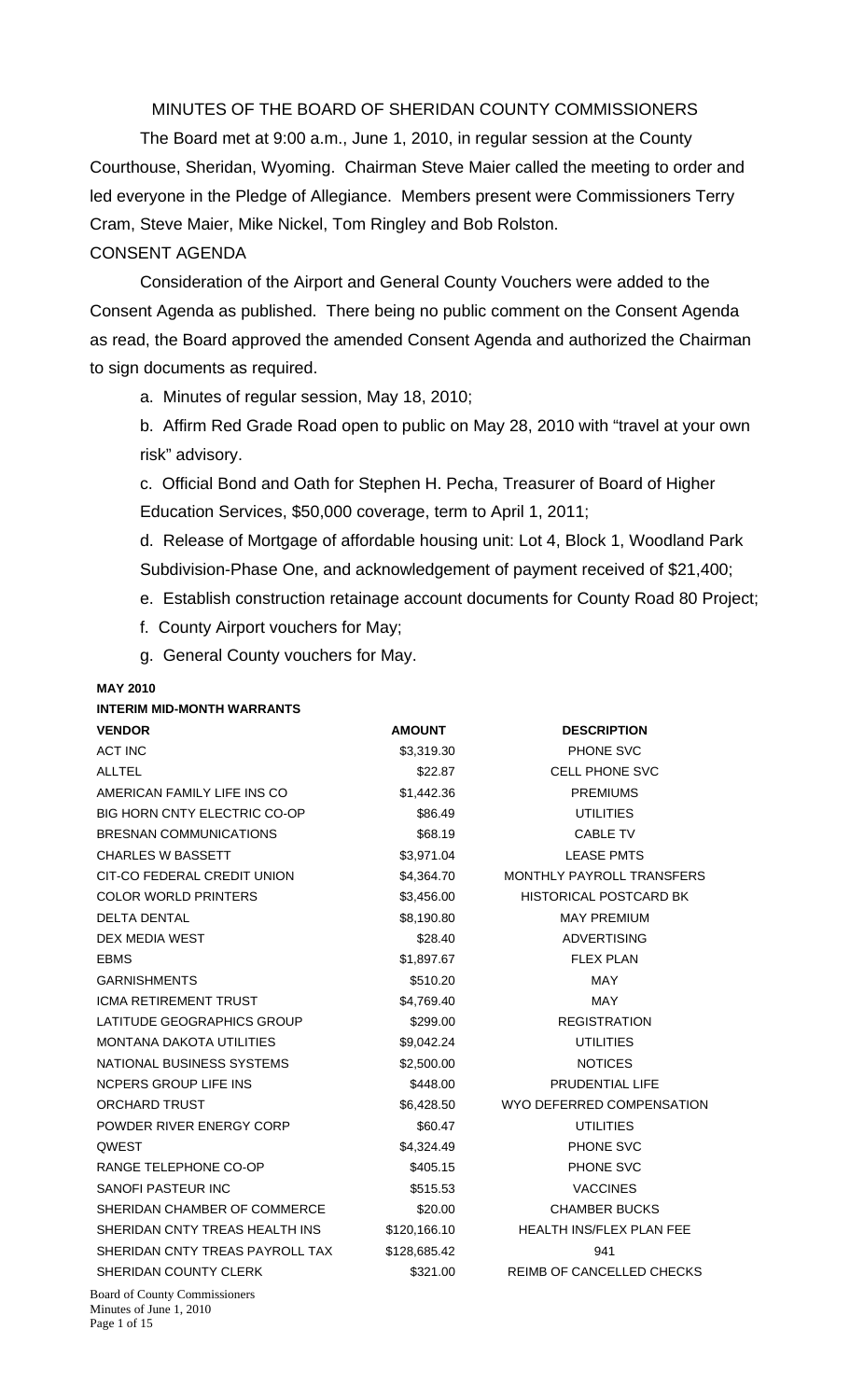| TOWN OF CLEARMONT                               | \$50.00             | <b>WATER</b>                                    |
|-------------------------------------------------|---------------------|-------------------------------------------------|
| UNITED LIFE INSURANCE CO                        | \$1,460.84          | <b>MAY</b>                                      |
| UNITED STATES POSTAL SERVICE                    | \$4,000.00          | <b>POSTAGE</b>                                  |
| US BANK CORPORATE REAL ESTATE                   | \$750.00            | OFFICE RENT                                     |
| <b>VERIZON WIRELESS</b>                         | \$1,575.00          | <b>CELL PHONE SVC</b>                           |
| WALMART COMMUNITY                               | \$409.77            | <b>SUPPLIES</b>                                 |
| <b>WRIGHT EXPRESS</b>                           | \$8,033.84          | <b>FUEL</b>                                     |
| WYO RETIREMENT SYSTEM                           | \$65,039.05         | <b>MAY</b>                                      |
| WYO WORKERS COMPENSATION DIV                    | \$4,691.21          | MAY                                             |
| <b>TOTAL MID-MONTH INTERIM WARRANTS</b><br>PAID |                     |                                                 |
|                                                 | \$391,353.03        |                                                 |
| <b>GENERAL COUNTY WARRANTS</b>                  |                     |                                                 |
| A PLUS PLUMBERS INC                             | \$1,675.20          | <b>PLUMBING</b>                                 |
| ABC SIGNS AND SPECIALTIES                       | \$37.50             | <b>SIGN</b>                                     |
| ADVOCACY & RESOURCE CENTER                      | \$3,750.00          | 1% OPT SALES TAX                                |
| AG ENTERPRISE SUPPLY                            |                     | <b>CAMLOCKS</b>                                 |
| <b>ALSCO</b>                                    | \$79.26<br>\$185.22 | MOPS, FRMS, HNDLS                               |
|                                                 |                     |                                                 |
| AMERICAN MAID                                   | \$1,210.00          | <b>CLEANING SVC</b>                             |
| A-PLUS SERVICES                                 | \$35.00             | TOWING                                          |
| ATTORNEYS AT LAW OF WYOMING                     | \$412.50            | LEGAL                                           |
| <b>BEALL CORPORATION</b>                        | \$489.81            | <b>PARTS</b>                                    |
| BERRY, DAVID E                                  | \$300.00            | <b>DEP CORONER</b>                              |
| BEST WESTERN-THE INN AT LANDER                  | \$760.70            | <b>LODGING</b>                                  |
| BEST WESTERN FOSSIL COUNTRY INN                 | \$420.00            | <b>LODGING</b>                                  |
| BEST WESTERN OUTLAW INN                         | \$193.46            | <b>LODGING</b>                                  |
| <b>BIG HORN MOUNTAIN COUNTRY COALITION</b>      | \$3,125.00          | 1% OPT SALES TAX                                |
| <b>BIG HORN RADIOLOGY</b>                       | \$576.00            | <b>INVOL HOSP</b>                               |
| <b>BIG HORN SERVICES</b>                        | \$25,000.00         | <b>CRUSHED ROAD BASE</b>                        |
| <b>BIG HORN TIRE INC</b>                        | \$35.00             | <b>TIRE REPAIR</b>                              |
| <b>BIGHORN DESIGN</b>                           | \$54.00             | <b>SHIRTS</b>                                   |
| <b>BOB BARKER CO</b>                            | \$575.74            | <b>SUPPLIES</b>                                 |
| <b>BOBS PEST CONTROL</b>                        | \$35.00             | <b>MONTHLY SVC</b>                              |
| <b>BROWN DREW &amp; MASSEY LLP</b>              | \$825.00            | LEGAL                                           |
| <b>BURGESS DESIGN GROUP</b>                     | \$582.00            | <b>ADVERTISING</b>                              |
| <b>BUSTECH INC</b>                              | \$58.00             | <b>KEYBOARD</b>                                 |
| CARLSON, KATIE                                  | \$66.00             | <b>MILEAGE</b>                                  |
| CARR, THOMAS                                    | \$1,000.00          | <b>STG FACILITY LEASE</b>                       |
| CARROLL, PETE                                   | \$375.50            | <b>MILEAGE</b>                                  |
| <b>CARTRIDGE WORLD</b>                          | \$132.97            | <b>CTDGS</b>                                    |
| <b>CBM FOOD SERVICE</b>                         | \$21,175.22         | <b>INMATE MEALS</b>                             |
| <b>CCI USER GROUP</b>                           | \$150.00            | <b>DUES</b>                                     |
| CED INC                                         | \$64.80             | <b>LAMPS</b>                                    |
| <b>CHAMPION FERRIES FUNERAL HOME</b>            | \$100.00            | PHONE, RENT                                     |
| CHEM-DRY OF SHERIDAN                            | \$65.00             | <b>CLEAN CARPET</b>                             |
| CHILD ADV SRVCS OF THE BIG HORNS                | \$2,500.00          | 1% OPT SALES TAX                                |
| <b>CITY OF SHERIDAN</b>                         | \$899.00            | TRANSPORT, UTILITIES, WATER CARD                |
| <b>CLARION ASSOCIATES</b>                       | \$7,249.98          | <b>CONSERVATION DESIGN</b>                      |
| <b>CLEMENS EXTERIORS</b>                        | \$2,825.00          | <b>INSTALL GUTTER, REPAIRS</b>                  |
| COLLINS COMMUNICATIONS                          |                     | \$48,630.89 V/D & MM, MULTIMEDIA WORK, SECURITY |
| COMMUNICATION TECHNOLOGIES                      | \$285.00            | <b>INSTALL RADIO</b>                            |
| COMPUTER SOFTWARE ASSOCIATES                    | \$100.00            | <b>WEBHOST FEE</b>                              |
| CORRECTIONAL HEALTHCARE MGMT                    | \$17,475.65         | <b>INMATE MEDICAL SVC</b>                       |
| <b>CULLIGAN OF SHERIDAN</b>                     | \$68.00             | <b>WATER</b>                                    |
| CUNDIFF, SHELLEY                                | \$1,070.00          | LEGAL                                           |
| DAN HART PATROL SVC                             | \$11,893.90         | <b>CULVERT</b>                                  |
| <b>DELL MARKETING</b>                           | \$5,745.92          | LAPTOPS, BTTYS                                  |
| <b>Board of County Commissioners</b>            |                     |                                                 |

Board of County Commissioners Minutes of June 1, 2010 Page 2 of 15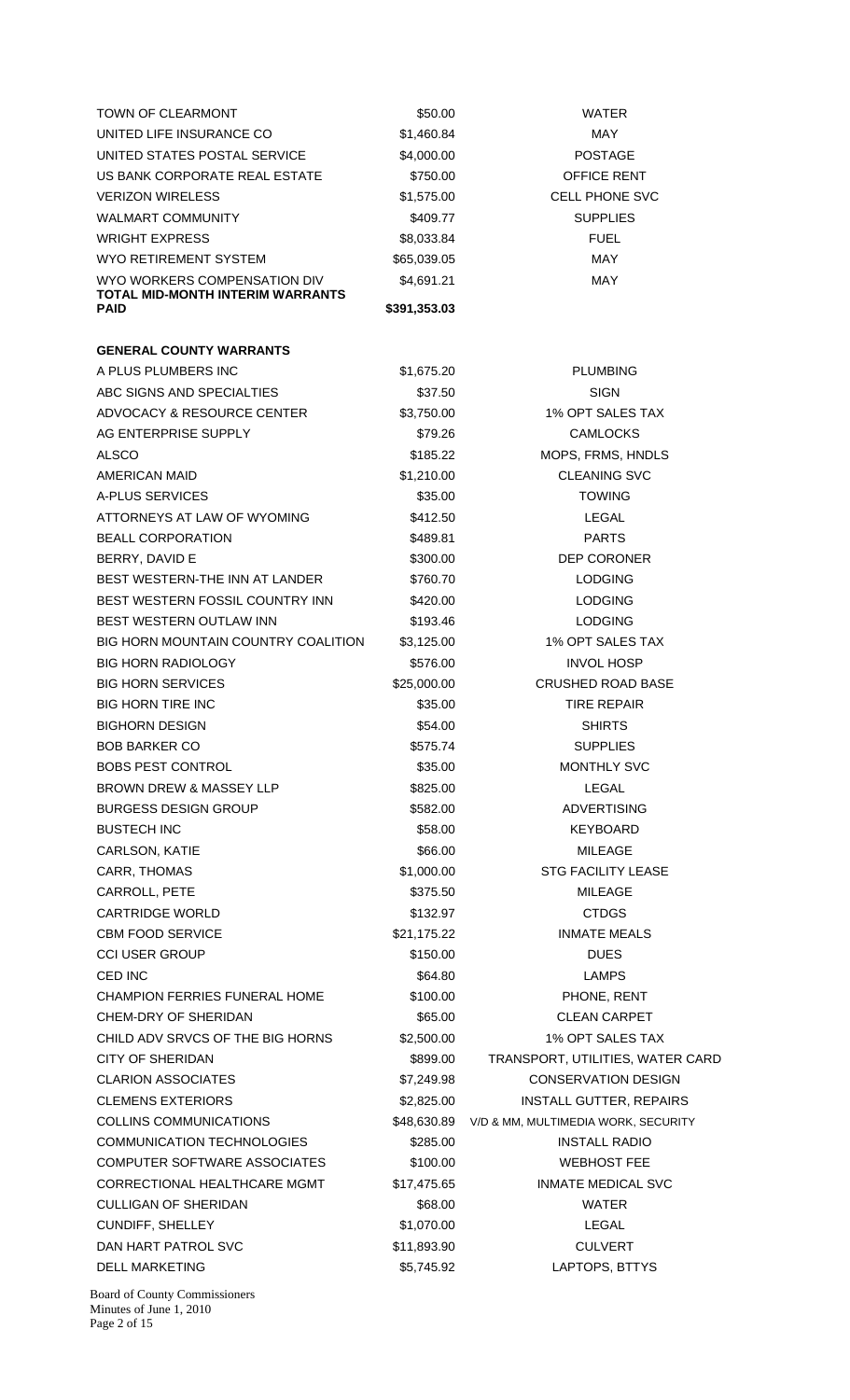Board of County Commissioners Minutes of June 1, 2010 Page 3 of 15 DELUXE BUSINESS CHECKS \$174.50 CHECKS DESERT MOUNTAIN CORP \$7,249.30 ROAD SAVER DIVISION OF VICTIM SERVICES 665.00 S65.00 CONFERENCE DOWL HKM \$350.00 GRAVEL ANALYSIS DOWNTOWN SHERIDAN ASSN \$2,500.00 1% OPT SALES TAX DRAFIX SOFTWARE INC **\$315.00** SFTWARE UPGRADE DUTCH CREEK ENTERPRISES  $$5,040.00$  WATER ROAD EAST RIDGE TOWING **EAST RIDGE TOWING \$85.00** TOWING ED HAMMER INC **EXECUTE:** \$4,639.96 BODYWORK, REPAIRS, OIL CHNGS E-FILLIATE INC **E-FILLIATE INC S** SUPPLIES ELECTION SYSTEMS & SOFTWARE INC \$34,753.00 SFTWARE SUPPORT ENERGY MINERALS COUNTIES COALITION \$6,250.00 1% OPT SALES TAX ENTECH INC **ENTECH INC** \$5,423.64 FAIRGRNDS DRNG IMPROV, CR 80 REHAB ESCAPE CONFERENCE  $$110.00$  REGISTRATIONS FARMERS CO-OP OIL CO  $$2,847.83$  FUEL FASTENAL \$428.24 PARTS FECK, SUSAN \$42.90 MILEAGE FIBERPIPE \$33.94 PAGING FLAHARTY, JAN \$1,688.33 LEGAL FLYNN, ALLISON \$128.42 EXP REIMB FORWARD SHERIDAN \$5,000.00 1% OPT SALES TAX FREE CLINIC 62,500.00 1% OPT SALES TAX FREMONT MOTOR \$1,265.08 REPAIRS GARYS VACUUMS & STAMPS  $$209.90$  STAMPERS GASES PLUS  $$478.15$  SUPPLIES GETTER APPRAISALS \$400.00 APPRAISAL HADLEY LAW OFFICE THE S641.50 S641.50 LEGAL HARLAND \$126.93 CHECKS HARVEST MOON INC **62,500.00** S2,500.00 LEASE PMT HEALY LAW FIRM **the contract of the CONTROL CONTROL** \$937.50 **LEGAL** HEARTLAND KUBOTA \$52.97 CLEANER HININGER, SCOTT **\$127.48** MILEAGE, EXP REIMB JACKS TRUCK & EQUIPMENT \$651.14 \$651.14 JB STORAGE CONTAINERS  $$135.00$  STG CONTAINER RENT JIFFY LUBE \$112.97 OIL CHNGS JUVENILE JUSTICE JT POWERS BD \$42,500.00 1% OPT SALES TAX K B COMMERCIAL PRODUCTS 661.49 S61.49 ROLLER, BAGS KERSTEN TRAILER SALES INC \$43.20 FLANGE KINNAIRD LAW OFFICE **12.50** S712.50 **LEGAL** KMART \$86.38 SUPPLIES KOSMA HEATING AC & ROOFING **\$282.67** \$282.67 INSTALL GUTTER KREISERS INC \$45.03 FLEX STRIP LANDONS GREENHOUSE & NURSERY  $$324.00$  BUSHES LATITUDES TRAVEL **AIRFARE 1998.40** AIRFARE LOCAL GOVERNMENT LIABILITY POOL \$83,320.00 LGLP RENEWAL MEMBERSHIP LOCO PRINTING **\$33.00** STAMPS MACKEY, MIKE \$65.59 SIGN MATERIAL MASTERCARD \$7,386.68 MAY BILLS MATTHEW BENDER & CO \$232.52 LITERATURE MELANIE KAWULOK, RN \$72.60 MILEAGE MEMORIAL HOSPITAL **1200 SE9,136.95** 1% OPT TAX, INVOL HOSP, FIXED COST PMT MHL SYSTEMS  $$2,647.00$  BLADES, GUARDS MIKES ELECTRIC INC **1998 Same Service State State Service State State State State State Assets And Assets A State State State State State State State State State State State State State State State State State State Stat** MORT, WENDY **1208 MILEAGE, EXP REIMB** \$107.65 MILEAGE, EXP REIMB MOTOROLA \$251.00 CABLE MOUNTAIN VIEW BUILDING INC  $$3,017.72$  FAIRGRNDS DRAINAGE IMPROV MULHOLLAND, RYAN \$1,375.00 IT WORK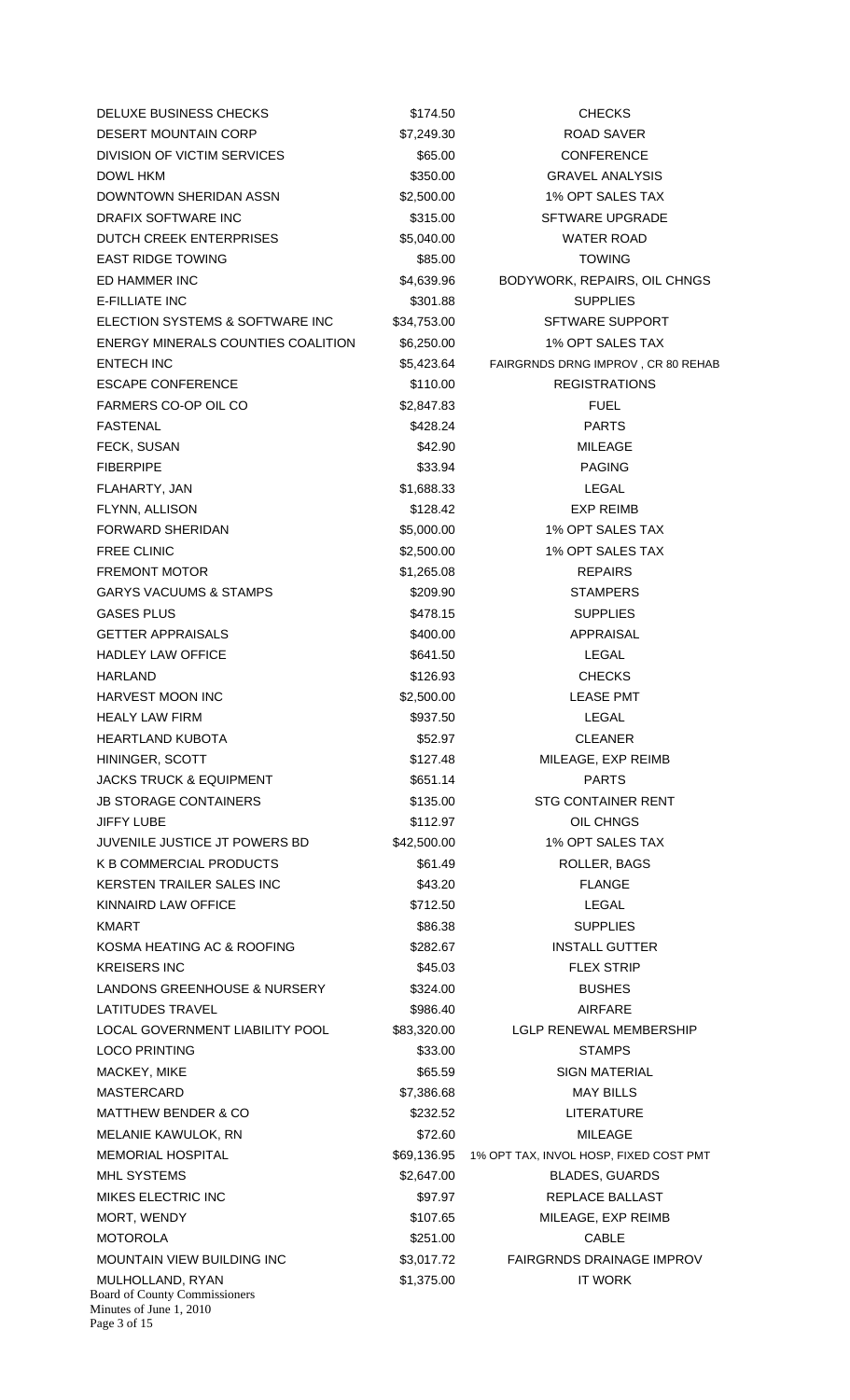| NAPA AUTO PARTS                                                          | \$552.37     | <b>PARTS</b>                      |
|--------------------------------------------------------------------------|--------------|-----------------------------------|
| NATIONAL BUSINESS SYSTEMS                                                | \$4,132.52   | <b>NOTICES</b>                    |
| NEWMAN TRAFFIC SIGNS                                                     | \$1,568.63   | <b>SIGN MATERIAL</b>              |
| NO WYO MENTAL HEALTH                                                     | \$6,250.00   | 1% OPT SALES TAX                  |
| NOVUS AUTO GLASS                                                         | \$300.00     | <b>REPL WNDSHLD</b>               |
| ODELL CONSTRUCTION INC                                                   | \$46,800.00  | PUB HLTH BLDG UPGRADES            |
| OREILLY AUTOMOTIVE INC                                                   | \$274.80     | <b>TWLS</b>                       |
| OXFORD INC                                                               | \$197,339.18 | <b>CALCIUM CHLORIDE</b>           |
| <b>PAETEC</b>                                                            | \$33.38      | PHONE SVC                         |
| PAULS OILFIELD SERVICE INC                                               | \$1,880.00   | <b>HAUL WATER</b>                 |
| PB COMMUNICATIONS & STRATEGIC SOL.                                       | \$6,370.00   | <b>SALES TAX CAMPAIGN</b>         |
| PENNINGTON COUNTY SHERIFF                                                |              |                                   |
|                                                                          | \$2.58       | SUBPOENA SVC                      |
| PETERBILT OF WYOMING                                                     | \$401.79     | <b>STARTER</b>                    |
| PITNEY BOWES INC                                                         | \$134.92     | <b>SUPPLIES</b>                   |
| PLAINS TIRE COMPANY                                                      | \$167.98     | <b>TIRE</b>                       |
| PLAINSMAN PRINTING                                                       | \$3,912.83   | <b>SUPPLIES</b>                   |
| <b>POLISH LININGS</b>                                                    | \$3,237.93   | <b>REPAIR</b>                     |
| POWDER RIVER FENCING                                                     | \$1,064.95   | <b>FENCE REPAIR</b>               |
| POWDER RIVER POWER SHERIDAN                                              | \$245.96     | <b>PARTS</b>                      |
| PRILL BROTHERS INC                                                       | \$2,258.22   | <b>REPAIRS, MAINT</b>             |
| PRIORITY DISPATCH                                                        | \$1,980.00   | <b>MAINT AGRMNT</b>               |
| QUIK SAK                                                                 | \$211.86     | <b>FUEL</b>                       |
| QUILL CORPORATION                                                        | \$94.37      | <b>SUPPLIES</b>                   |
| R R BRINK LOCKING SYSTEMS                                                | \$247.78     | <b>REPAIR</b>                     |
| RANCHHAND FENCING LLC                                                    | \$7,434.44   | <b>FENCING</b>                    |
| RED EAGLE OIL CO                                                         | \$17,592.07  | <b>FUEL</b>                       |
| ROGERS, GEORGE                                                           | \$34.18      | <b>FUEL</b>                       |
| SCHONENBACH, KATHIE                                                      | \$44.00      | <b>MILEAGE</b>                    |
| <b>SENIOR CITIZENS CENTER</b>                                            | \$7,500.00   | 1% OPT SALES TAX                  |
| <b>SERVALL UNIFORM &amp; LINEN SUPPLY</b>                                | \$34.94      | <b>TOWELS</b>                     |
| SHERIDAN ACE HARDWARE                                                    | \$5.99       | <b>NOZZLE</b>                     |
| SHERIDAN AREA RURAL FIRE PROT DIST                                       | \$25,000.00  | 1% OPT SALES TAX                  |
| SHERIDAN AREA WATER SUPPLY                                               | \$305.60     | <b>WATER</b>                      |
| SHERIDAN BRAKE & ALIGNMENT                                               | \$98.43      | OIL CHNGS                         |
| SHERIDAN CHAMBER OF COMMERCE                                             | \$2,812.50   | 1% OPT SALES TAX                  |
| SHERIDAN CNTY AIRPORT                                                    | \$55,866.67  | 1% OPT TAX, FXD COST, LEASE PMTS  |
| SHERIDAN CNTY COMMISSIONERS                                              | \$72.75      | <b>SUPPLIES</b>                   |
| SHERIDAN CNTY CONSERVATION DIST                                          |              | 1% OPT SALES TAX                  |
|                                                                          | \$3,750.00   |                                   |
| SHERIDAN CNTY FAIR ASSN                                                  | \$54,166.67  | 1% OPT SALES TAX, FIXED COST PMTS |
| SHERIDAN CNTY FIRE BOARD                                                 | \$3,750.00   | 1% OPT SALES TAX                  |
| SHERIDAN CNTY FULMER PUBLIC LIBRARY                                      | \$104,250.00 | 1% OPT SALES TAX, FIXED COST PMTS |
| SHERIDAN CNTY HISTORICAL SOCIETY                                         | \$5,000.00   | 1% OPT SALES TAX                  |
| SHERIDAN CNTY IMPLEMENT                                                  | \$46.91      | <b>LUBRICANT</b>                  |
| SHERIDAN CNTY SEARCH & RESCUE                                            | \$3,750.00   | 1% OPT SALES TAX                  |
| SHERIDAN CNTY SHERIFF PETTY CASH                                         | \$820.81     | REIMB PETTY CASH                  |
| SHERIDAN COMMERCIAL CO                                                   | \$492.52     | <b>SUPPLIES</b>                   |
| SHERIDAN COMMUNITY LAND TRUST                                            | \$5,000.00   | 1% OPT SALES TAX                  |
| SHERIDAN COMPUTER INC                                                    | \$854.74     | <b>SUPPLIES</b>                   |
| SHERIDAN HOUSING ACTION COMMITTEE                                        | \$5,000.00   | 1% OPT SALES TAX                  |
| SHERIDAN IRON WORKS                                                      | \$33.28      | <b>MATERIAL</b>                   |
| SHERIDAN LOCK & KEY                                                      | \$8.25       | <b>KEYS</b>                       |
| <b>SHERIDAN PRESS</b>                                                    | \$4,992.94   | ADVERTISING, SUBSCRIPTION         |
| SHERIDAN SEED CO                                                         | \$621.22     | <b>SUPPLIES</b>                   |
| SHERIDAN STATIONERY                                                      | \$18.95      | <b>BOOK</b>                       |
| SHERIDAN WINNELSON CO.                                                   | \$54.84      | <b>INSULATION</b>                 |
| SHIPTONS BIG R                                                           | \$8.99       | <b>MAT</b>                        |
| SIMPLEXGRINNELL                                                          | \$268.00     | <b>REPAIR</b>                     |
| Board of County Commissioners<br>Minutes of June 1, 2010<br>Page 4 of 15 |              |                                   |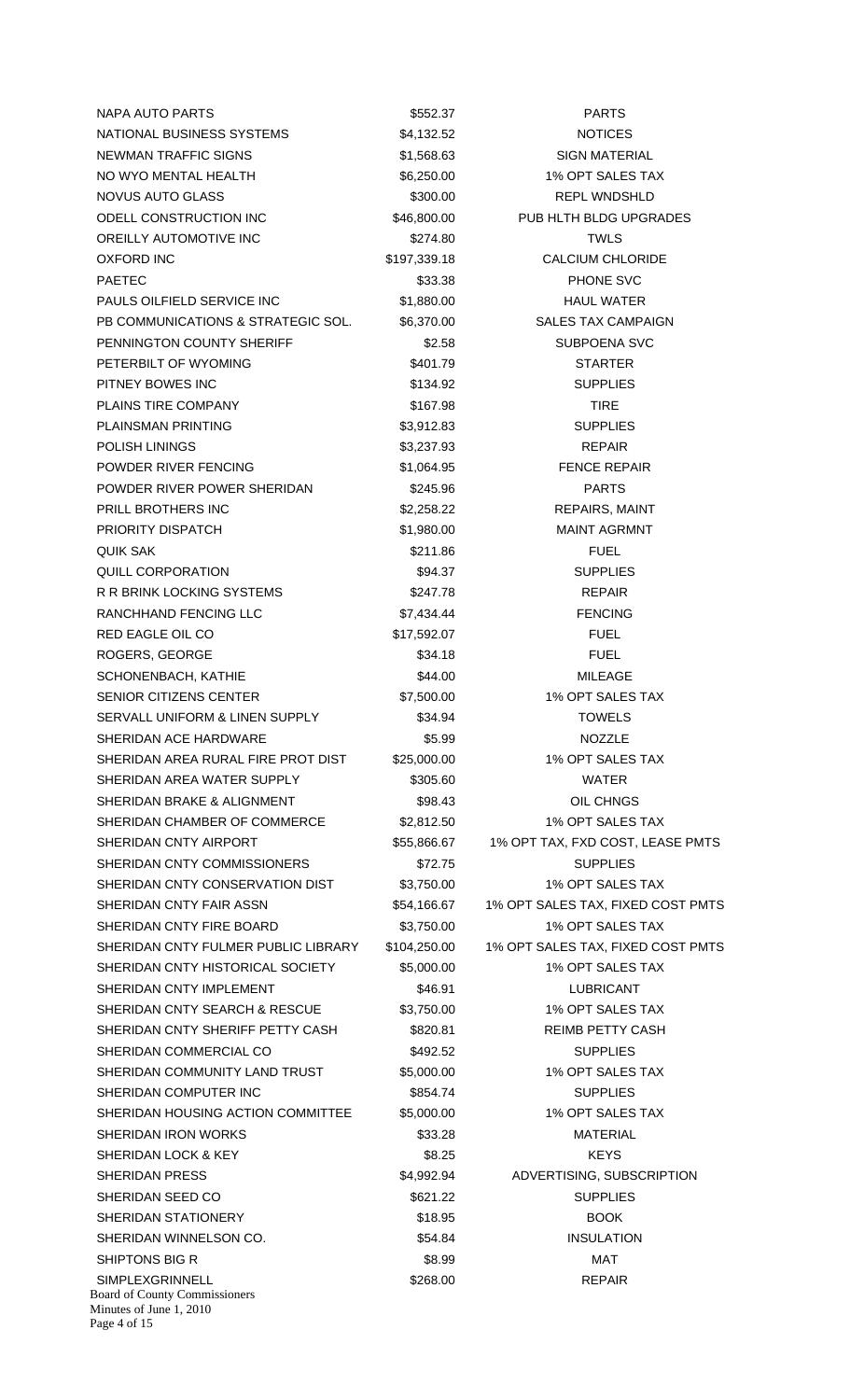| SOLVE IT INC                                                 | \$80.00        | <b>REVIEW SOFTWARE</b>                                        |
|--------------------------------------------------------------|----------------|---------------------------------------------------------------|
| SOURCE OFFICE PRODUCTS                                       | \$954.51       | <b>SUPPLIES</b>                                               |
| <b>ST. VINCENT HEALTHCARE</b>                                | \$507.51       | <b>FACILITY CHG</b>                                           |
| STRAHAN & ASSOCIATES PC                                      | \$1,569.67     | INVOL HOSP, SCREENING, HLTH OFFICER                           |
| <b>SWANSON SERVICES CORP</b>                                 | \$3,794.44     | <b>COMMISSARY ORDERS</b>                                      |
| <b>SYSCO FOOD SERVICES</b>                                   | \$355.64       | <b>SUPPLIES</b>                                               |
| TARVER, PETE                                                 | \$393.94       | SAFETY CANS, JACKS                                            |
| <b>TASER INTERNATIONAL</b>                                   | \$1,375.56     | CARTRIDGES, BTTY PK                                           |
| TERRY, SUSAN D                                               | \$127.76       | <b>EXP REIMB</b>                                              |
| THE COUNTRY BOUNTY                                           | \$252.00       | <b>ADVERTISING</b>                                            |
| THOMAS L BENNETT MD                                          | \$1,610.00     | <b>AUTOPSY</b>                                                |
| THOMPSON, EDA S.                                             | \$70.13        | <b>EXP REIMB</b>                                              |
| <b>THYSSENKRUPP ELEVATOR</b>                                 | \$917.44       | <b>ELEVATOR MAINT</b>                                         |
| TIRE-RAMA                                                    | \$115.00       | <b>TIRE REPAIR</b>                                            |
| TOP OFFICE PRODUCTS                                          | \$5,326.87     | COPY CHGS, FURNITURE, SUPPLIES<br>DAYTON-SHERIDAN CNTY RESCUE |
| TOWN OF DAYTON                                               | \$4,500.00     | <b>AGRMNT</b><br>CRTHSE 3 & 4 FLR RENOV, COMM HLTH BLDG       |
| <b>TSP INC</b>                                               | \$6,686.92     | <b>UPGR</b>                                                   |
| <b>VALLEY MOTOR LEASING</b>                                  | \$2,451.54     | <b>LEASE PMTS</b>                                             |
| <b>VISTA WEST ENGINEERING</b>                                | \$59,432.01    | SCA PARK PTH, SCA WTR EXT, W BRNDG LN, CNTY<br><b>RDS</b>     |
| <b>VOLUNTEERS OF AMERICA</b>                                 | \$20,000.00    | 1% OPT SALES TAX                                              |
| <b>WPCI</b>                                                  | \$28.50        | <b>SCREENING</b>                                              |
| <b>WALMART COMMUNITY</b>                                     | \$43.42        | <b>SUPPLIES</b>                                               |
| <b>WAREHOUSE MARKET</b>                                      | \$1,114.65     | <b>SUPPLIES</b>                                               |
| WARNE CHEMICAL & EQUIPMENT CO                                | \$319.42       | <b>CHEMICALS</b>                                              |
| WAY OIL CO                                                   | \$90.00        | <b>WSHR FLUID</b>                                             |
| <b>WEST PAYMENT CENTER</b>                                   | \$1,275.39     | <b>INFO CHGS</b>                                              |
| WILLIAMSON, WANDA                                            | \$190.85       | <b>MILEAGE</b>                                                |
| WORDEN, WESLEY                                               | \$180.00       | <b>CONT LABOR</b>                                             |
| WYATT, AMY                                                   | \$22.00        | <b>MILEAGE</b>                                                |
| WYOMING BANK & TRUST                                         | \$234,657.87   | CAP FAC LEASE                                                 |
| WYOMING COUNTY CLERKS ASSN                                   | \$100.00       | <b>DUES</b>                                                   |
| WYOMING COUNTY COMMISSIONERS ASSN                            | \$10,559.49    | <b>DUES</b>                                                   |
| WYOMING LAW ENFORCEMENT ACADEMY                              | \$285.00       | <b>TRAINING</b>                                               |
| <b>WYOMING MACHINERY CO</b>                                  | \$16,143.52    | PARTS, REPAIRS                                                |
| <b>TOTAL GENERAL COUNTY WARRANTS</b>                         | \$1,427,320.92 |                                                               |
| <b>AIRPORT WARRANTS</b>                                      |                |                                                               |
| A PLUS PLUMBERS                                              | \$470.00       | <b>TEST BACK FLOWS</b>                                        |
| <b>ADVANCE ELECTRIC</b>                                      | \$16,596.94    | TERMINAL BLDG UPGRADE                                         |
| AIRPORT DEVELOPMENT GROUP                                    | \$1,100.00     | ENGINEERING ANALYSIS                                          |
| ALLTEL                                                       | \$22.87        | <b>CELL PHONE SERVICE</b>                                     |
| BRESNAN COMMUNICATIONS                                       | \$277.62       | <b>INTERNET SERVICE</b>                                       |
| <b>BURGESS DESIGN GROUP</b>                                  | \$639.00       | <b>MARKETING</b>                                              |
| <b>CIRCLE S SANITATION</b>                                   | \$336.00       | <b>TRASH</b>                                                  |
| <b>CITY OF SHERIDAN</b>                                      | \$606.21       | <b>UTILITIES</b>                                              |
| <b>COMMUNICATION TECHNOLOGIES</b><br>CONSOLIDATED ELECTRICAL | \$324.85       | <b>PROGRAMMING</b>                                            |
| <b>DISTRIBUTORS</b>                                          | \$36.94        | <b>SUPPLIES</b>                                               |
| DOUGLAS PORTABLE TOILETS                                     | \$99.00        | PORTABLE TLT                                                  |
| <b>FRY CONSTRUCTION</b>                                      | \$33,254.00    | TERMINAL BLDG UPGRADE                                         |
| <b>FSH COMMUNICATIONS</b>                                    | \$70.00        | <b>PAYPHONE</b>                                               |
| <b>GASES PLUS</b>                                            | \$51.90        | <b>SUPPLIES</b>                                               |
| <b>GRAINGER</b>                                              | \$378.84       | <b>FILTERS</b>                                                |
| <b>HEART MOUNTAIN FARM SUPPLY</b>                            | \$98.89        | <b>PARTS</b>                                                  |
| HOME DEPOT                                                   | \$689.68       | <b>SUPPLIES</b>                                               |
| <b>INDUSTRIAL TOWEL</b>                                      | \$25.44        | <b>SUPPLIES</b>                                               |

Board of County Commissioners Minutes of June 1, 2010 Page 5 of 15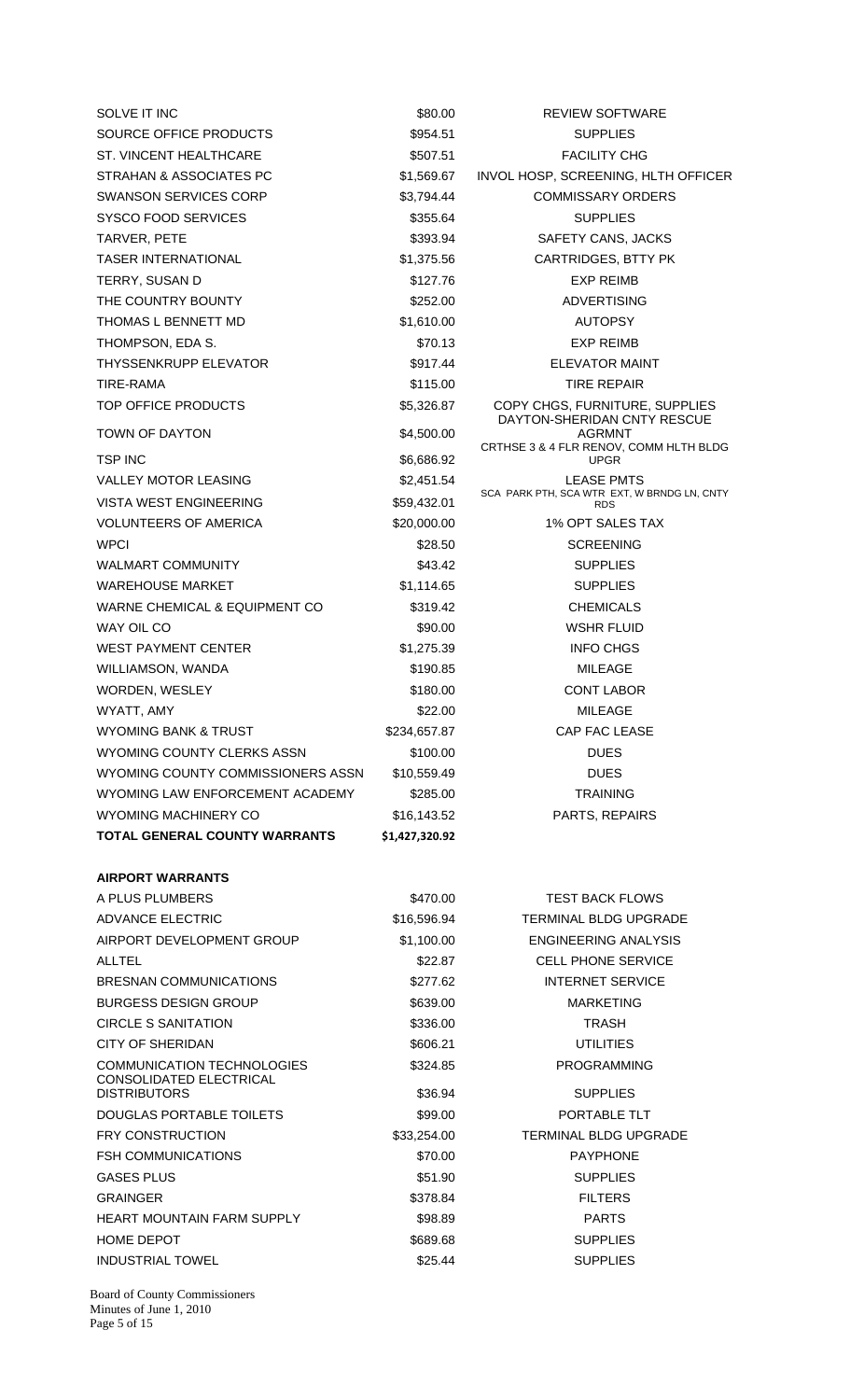| <b>KB COMMERCIAL PRODUCTS</b>   | \$13.24      | <b>SUPPLIES</b>                                  |
|---------------------------------|--------------|--------------------------------------------------|
| <b>LANDONS GREENHOUSE</b>       | \$1,373.67   | TREES, BARK                                      |
| MASTERCARD                      | \$2,661.76   | <b>MAY BILLS</b>                                 |
| <b>MODERN ELECTRIC</b>          | \$68.00      | ELECTRICAL WORK                                  |
| <b>MONTANA DAKOTA UTILITIES</b> | \$3,466.21   | <b>UTILITIES</b>                                 |
| NAPA AUTO PARTS                 | \$22.44      | <b>PARTS</b>                                     |
| <b>ROETECH</b>                  | \$611.50     | <b>CONCRETE TESTING</b>                          |
| <b>SCA PETTY CASH</b>           | \$111.26     | <b>REIMB PETTY CASH</b>                          |
| SHERIDAN PRESS                  | \$208.80     | <b>ADVERTISING</b>                               |
| SHERIDAN SAW SERVICE            | \$39.65      | <b>EQUIPMENT</b>                                 |
| <b>SHIPTONS</b>                 | \$84.71      | <b>SUPPLIES</b>                                  |
| SMITH, TINA JO                  | \$58.30      | <b>MILEAGE</b>                                   |
| TOP OFFICE PRODUCTS             | \$87.30      | <b>SUPPLIES</b>                                  |
| <b>VISTA WEST</b>               | \$46,773.71  | TERM BLDG UPGRD, GATE 13, RW RHB, GA RAMP, STRIP |
| <b>WALMART</b>                  | \$292.90     | <b>SUPPLIES</b>                                  |
| <b>WESTERN EXTINGUISHERS</b>    | \$1,266.50   | <b>SERVICE</b>                                   |
| <b>TOTAL AIRPORT WARRANTS</b>   | \$112,218.13 |                                                  |

### AGENDA

Consideration of an agreement for upgrades to the Courthouse public areas was added to the agenda. The published agenda was approved as amended.

# ANNOUNCEMENTS

Chairman Maier announced that:

The Planning and Zoning Commission will consider the County-wide Building Code Enforcement question on June 16 in the Board Room at 5:30 p.m.

 The Board acknowledged County employee Curt Macha, Sheriff's Office, for ten years employment on June 14.

 The Board is accepting letters of interest from persons willing to volunteer their time to serve the community on the County Planning and Zoning Commission. You can find the board interest form on the County's website at www.sheridancounty.com.

### PUBLIC COMMENTS

No public comments.

### COUNTY AIRPORT LEASE

The Board authorized the Chairman to sign an Agreement for Lease No. 8-09525 between the Department of Administration and Information, Construction Management, and the Sheridan County Airport. The lease provides 3,455 s.f. of office space at 915 West Brundage Lane for the Department of Criminal Investigation, for a term of five years, at an annual rate of \$32,722.

### COUNTY AIRPORT GRANT

 The Board authorized the Chairman to sign a grant application to the State Aeronautics Division for \$6,400 in funding to provide for materials only for Airport personnel to restripe taxiway B and the general aviation and commercial aprons and ramps. A County match of \$1,600 is budgeted in the next fiscal year. Airport Manager John Stopka said this work would start July 1.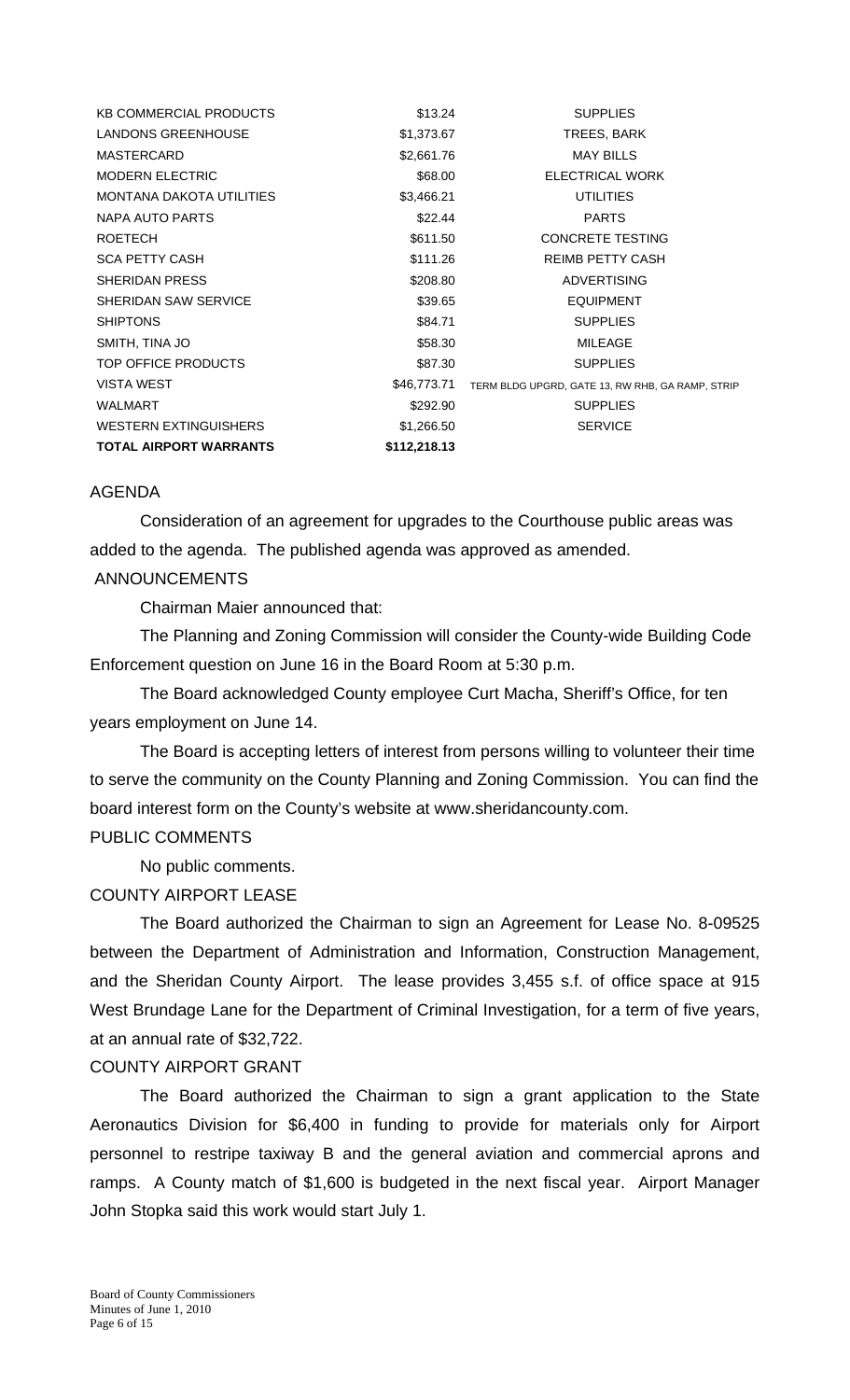### COUNTY AIRPORT TAXI-WAY A

 Mr. Stopka said three bids were opened on May 18. The Board awarded the bid for taxiway A sealing and striping to Maxwell Asphalt, Inc. of Salt Lake City, in the amount of \$91,230, and authorized the chairman to sign the Notice of Award and all contract documents. Mr. Stopka said the work would be done between June 14 and 18. COUNTY AIRPORT RUNWAY 14/32

 Mr. Stopka said two bids were opened which did not meet the FAA funding rule. He said the Airport is not at the top of the list in the region for FAA discretionary funding. He recommended rejection of these bids, stating that the project would be re-bid for construction in the spring of 2011. The Board rejected all bids received on May 19, 2010 for the rehabilitation of Runway 14/32.

#### COUNTY AIRPORT GENERAL AVIATION RECONSTRUCTION

 Mr. Stopka said one bid was received for the general aviation ramp and access road reconstruction project, which was excessively over the engineering estimate. As this project is under grant award with no extra funds available, Mr. Stopka recommended the bid be rejected. He said the project would be re-bid as smaller work packages. Upon the advice of the Airport Manager, the Board rejected all bids received on May 24, 2010.

#### LEWALLEN MINOR SUBDIVISION; S-10-004M

(Consideration of this matter was postponed on May 18, 2010.) Chairman Maier said the request is to subdivide Tract 3 of the Lewallen-Mefford Minor Subdivision into a three-lot subdivision, consisting of 6.33 acres, zoned Urban Residential. He said two of the proposed lots would be accessed off Metz Road, and one would be accessed off Sherri Road. A variance has been requested to allow a 50-foot road to access a lot. Chairman Maier said the Board would address the variance issue first before considering the question of a subdivision.

Land Development Coordinator Robin DeBolt gave the staff report, advising that there is an existing home on the property, and that the proposed lots would be serviced by SAWS via individual taps with septic systems. She said the DEQ has requested three conditions be included on the plat. The lots are within the groundwater protection area but the application was submitted prior to the adoption of the GPA rules and thus may continue. On the question of access, Ms. DeBolt said Sherri Road was platted and dedicated to the public when Sherri View Subdivision ("SVS") was approved June 26, 1979. She said a short portion of Sherri Road has not been built and is being used as a driveway by the owners of Lot 1 of the Sherri View Subdivision. As submitted, the Lewallen proposed lot 3 would use the existing access off Metz Road, proposed lot 2 would use a new access off Metz Road, and proposed lot 1 would be accessed off Sherri Road. She said the applicant would be responsible for bringing the access via Sherri Road up to County standards, and he is asking for a variance from Section 3.3.b. and Section 3.2.i. of the Rules. The Rules require the finding that the subdivider has clearly demonstrated that there is a physical condition pertaining to his land that would cause a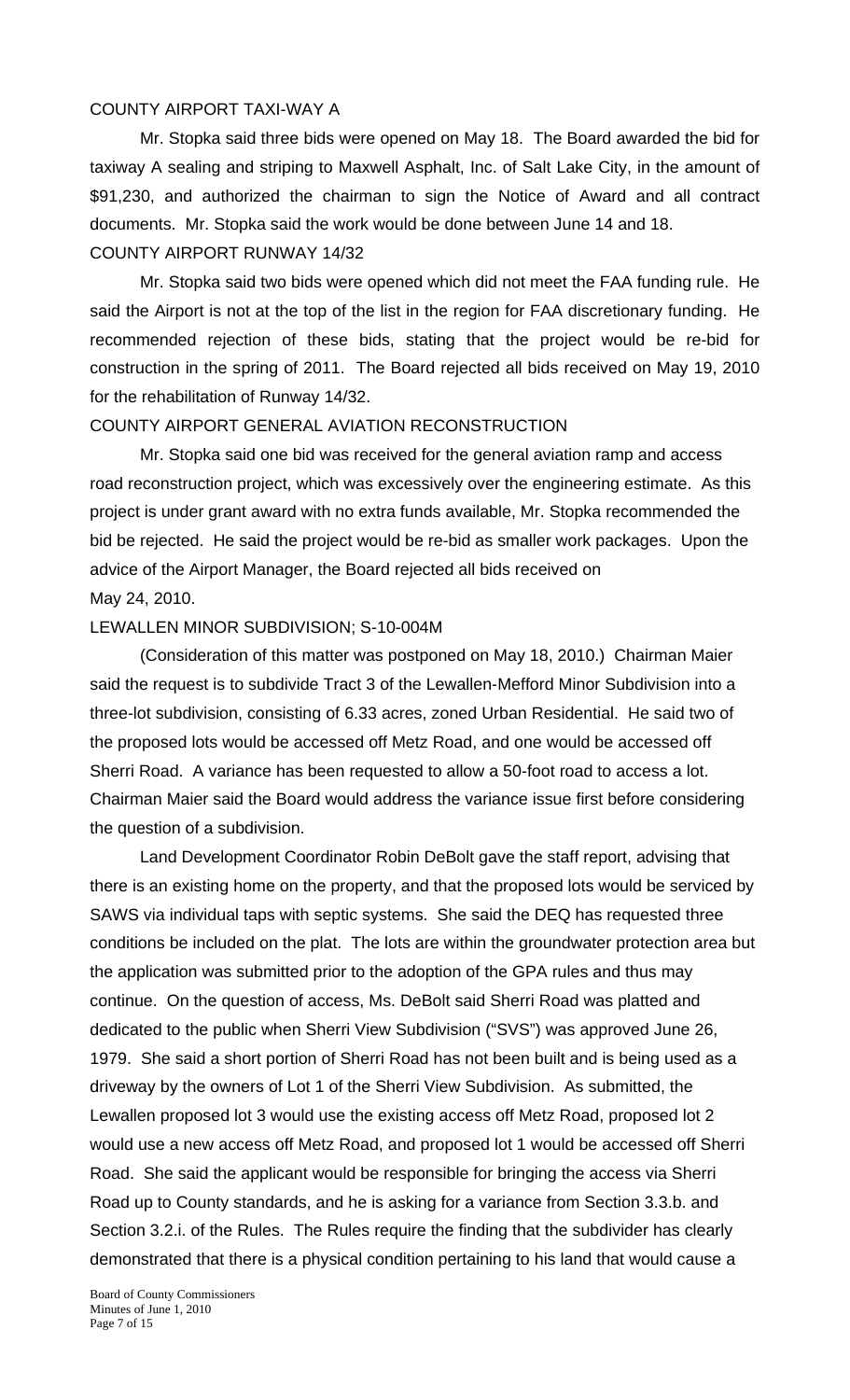hardship or is impractical. She said the Planning and Zoning Commission voted 2-2 on the road variance request, thus giving no recommendation.

Amanda Roberts, representing the applicant Andy Lewallen, said access for lot 1 to the west is clearly a hardship. Chris Kosine, Sanderson-Stewart, commented that Sherri Road would be brought up to standard and Mr. Lewallen was willing to work with the homeowners of SVS for maintenance of the road. Ms. Roberts said the SVS homeowner dues are \$150/year, but as of today's Board meeting, no agreement between the parties had been reached. Kody Lamb, of the SVS architectural committee, said that if the County wished to add to their subdivision, the county should pay for the roads. Commissioner Nickel commented that it would seem beneficial for Mr. Lewallen to pay annual dues to SVS for maintenance of the road. County Engineer Ken Muller said the trees at that location were not in the way to allow for a road meeting County standards. Commissioner Cram said past Boards have approved 50-foot variances when necessary in older subdivisions, and that new subdivisions are held to the 60-foot standard. Other Commissioner comments noted that the SVS has 50-foot dedicated right-of-way, and that requiring a 60-foot dedicated right-of-way to tie into a 50-foot dedicated right-of-way makes no sense.

The Board granted the requested 10-foot variance from the 60-foot dedicated rightof-way requirement for the stated portion of Sherri Road from the Rules and Regulations Governing Division of Land in Sheridan County. With the approval of the variance request, Chairman Maier advised that the Board would address the subdivision application. He read a statement explaining the new process whereby the Board would consider divisions of land under the rules for a contested case hearing. He said the applicant, and anyone present opposing the application, may execute a waiver form indicating weather or not they wish to conduct the matter as a contested case or to proceed in an expedited manner. The expedited process is essentially the same process that has been in place for many years. (The public may access this information on the County's website at www.sheridancounty.com; look for Waiver of Contested Case Hearing on both the Commissioners and Planning office sites.) Andy Lewallen, Kristin Raths, Kody Lamb, and Kiel Shelden chose to waive their right to a contested case hearing, allowing the Board to proceed to consider the application by the expedited process.

Ms. DeBolt said staff recommended the application be granted with the conditions in the staff report. Ms. Roberts said Mr. Lewallen was willing to comply with the conditions and that they would work with the SVS homeowners to come to an agreement on maintenance. The Commissioners expressed their concern that the agreement was not in writing at this time. Mr. Kosine said the old septic system on lot 3 would be pulled and a new system installed. He suggested that the Board stipulate that signatures would be withheld from the plat until the maintenance agreement could be filed. Mr. Lewallen said he has done everything that was asked of him. He said he understood the concern over increased traffic and it was not his intent to upset his neighbors. Commissioner Nickel asked, and Mr. Lewallen confirmed, that the time line for agreement to contribute toward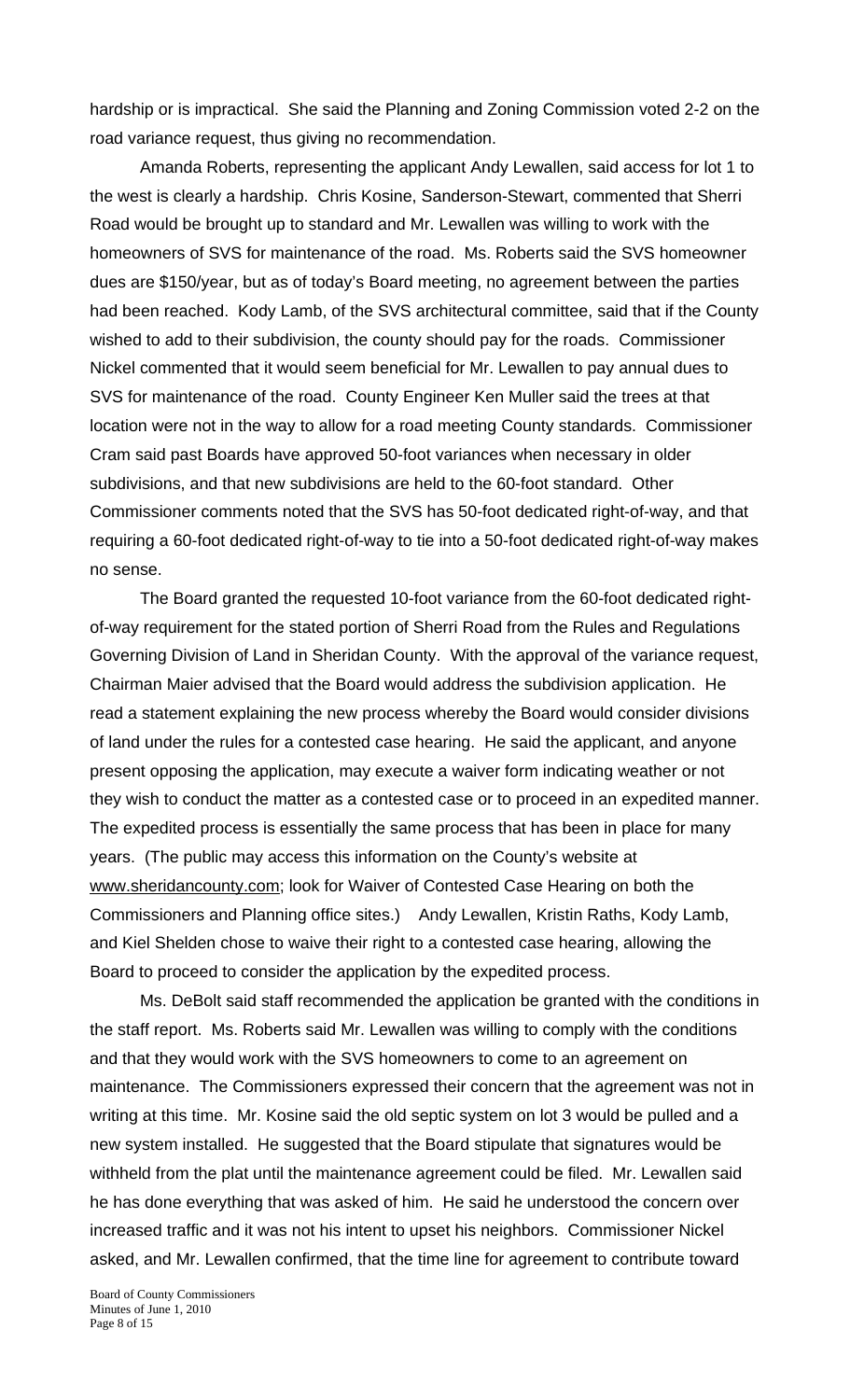maintenance of the road was permanently open so that an agreement could be reached. Commissioner Cram said he could not support the subdivision until there was a binding agreement on maintenance of the road. Commissioners Nickel and Rolston said they hoped the SVS would accept Mr. Lewallen's offer to contribute toward the maintenance of the public right-of-way.

Upon a roll call of the vote, Commissioner Cram voted no, in the absence of a binding maintenance agreement. Commissioner Nickel voted yes, as the road is dedicated to the public and Mr. Lewallen is willing to contribute to the maintenance. Commissioners Ringley and Rolston voted yes, citing Mr. Lewallen followed the process and has a legal use to his property rights. Commissioner Maier voted yes, citing that Mr. Lewallen had followed the rules and was willing to participate with the SVS. The Lewallen Minor Subdivision was approved with the following conditions:

- 1. Building permits and inspections shall be required.
- 2. Applicant shall work with the County Engineering Department and receive an access permit for lot 2 off Metz Road (CR#62) prior to starting ground work for the access.
- 3. Prior to the County signing the plat, the applicant shall upgrade Sherri Road, complying with Sheridan County Subdivision road standards. The applicant shall work with the County Engineer regarding this condition.
- 4. The following conditions as recommended by DEQ, shall be placed on the plat:
	- 1) Septic systems shall not be placed within 90 feet of the eastern property lines. Separation distances from other lot lines shall be 50 feet.
	- 2) Mounded systems must be designed and constructed in accordance with the Sheridan County requirements as well as a site-specific investigation, certified by a registered Professional Engineer or Professional Geologist, into the seasonal high groundwater levels existing at each site.
	- 3) The existing septic system currently in place on lot 3 will be re-designed and a new mounded septic system constructed.

Chairman Maier advised the applicant that Findings of Fact, Conclusions of Law supporting the Board's decision would be prepared and mailed to him.

BEAVER CREEK CONNELL QUARRY; Q-10-002

 Chairman Maier opened the public hearing at 10:12 a.m. to receive comment on an application by Mike Connell dba J. C. Ranch for an 81 acre quarry accessed off Beaver Creek Road. Ms. DeBolt said the quarry was originally permitted in 2000 with four conditions. The applicant proposes to continue to mine sand and gravel for production of aggregate materials with crushing, screening, stockpiling and hauling of materials. She said the conditions reflect those similar to other quarries permitted in 2000 and 2006. Mr. Connell commented that the DEQ may require that the berms between the south and east quarry areas be removed during the reclamation process. He also asked and received approval to remove two temporary signs on the road that no longer apply to the operation.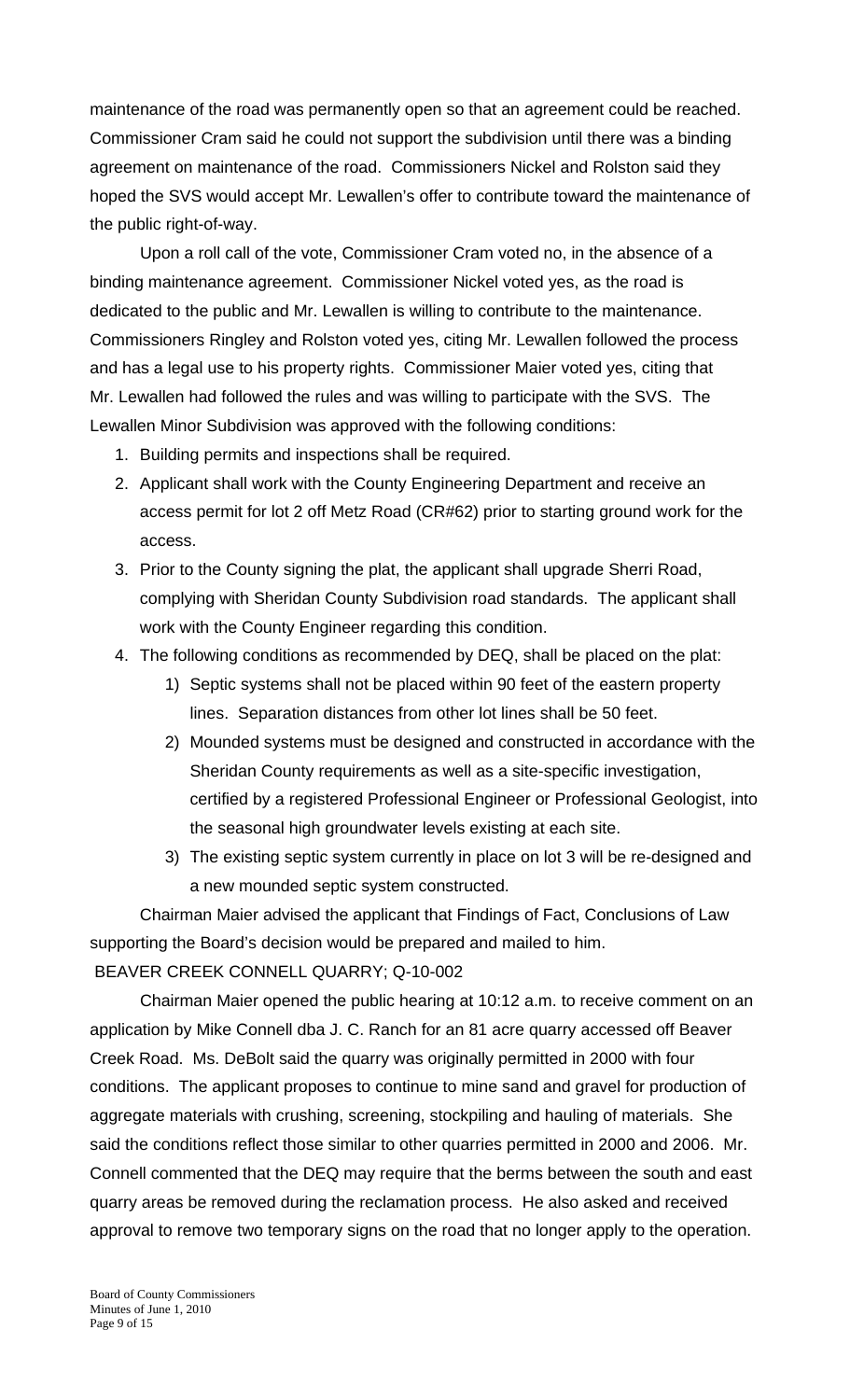The public hearing was closed at 10:16 a.m. The Board approved the Beaver Creek Connell Quarry with the following conditions:

 1. Dust control on haul roads, County roads, stockpiles and work areas, as needed, as required in accordance with requirements of the County Engineer and Section 23 of the Zoning Rules.

 2. The applicant shall cooperate with the County Engineer on any matters dealing with the integrity and safety of Beaver Creek Road, which may include signage, analysis, materials and supplies.

 3. The permit shall be effective for 5 years, beginning from the day of approval by the BOCC.

 4. Hours of operation are Monday-Friday 7:00 a.m. to 5:00 p.m., Saturday 7:00 a.m. to 1:00 p.m. and no hours of operation on Sunday.

 5. During the school year, normal hours of trucking are suspended and shall be 9:00 a.m. to 4:00 p.m. Monday through Thursday; 7:00 a.m. to 5:00 p.m. on Friday; and between 7:00 a.m. and 1:00 p.m. on Saturday.

 6. Emergency operating hours for crushing, screening and washing equipment and hauling may only be granted by the Board of County Commissioners.

 7. The applicant shall ensure that trucking shall not exceed 35 mph on Beaver Creek Road.

 8. All mining and crushing operations will be conducted to maintain existing undisturbed, natural berms of earth between the machinery/stockpiles and the south and east permit area boundaries.

 9. The applicant shall provide to the County Engineer any permits or renewed permits as required by the State throughout the life of the quarry, as well as changes that may take place to the operation of the quarry due to changes in regulations or permissions from the State of Wyoming. This includes documentation that the site has been reclaimed to the satisfaction of the DEQ.

10. No site signage shall be permitted other than required permit signage by DEQ.

 11. Should the owner sell the property, the new owner(s) shall contact the Sheridan County Public Works office as to the change in ownership and to receive a copy of the conditions of the quarry permit.

Chairman Maier advised the applicant that Findings of Fact, Conclusions of Law supporting the Board's decision would be prepared and mailed to him. LOMAX LAND & LIVESTOCK QUARRY; Q-10-003

 Chairman Maier opened the public hearing at 10:20 a.m. to receive comment on an application by James Lomax dba Lomax Land & Livestock for a 10-acre quarry on 880 acres, accessed off Amsden Road (CR#90).

Ms. DeBolt said the request is to quarry rip rap rock and smaller quantities of gravel, including topsoil and subsoil stripping, rock and gravel retrieval, screening, hauling and reclamation. No crushing would take place at the quarry. She said seven homes are within one-half mile of the site, two of which are owned by the applicant. She said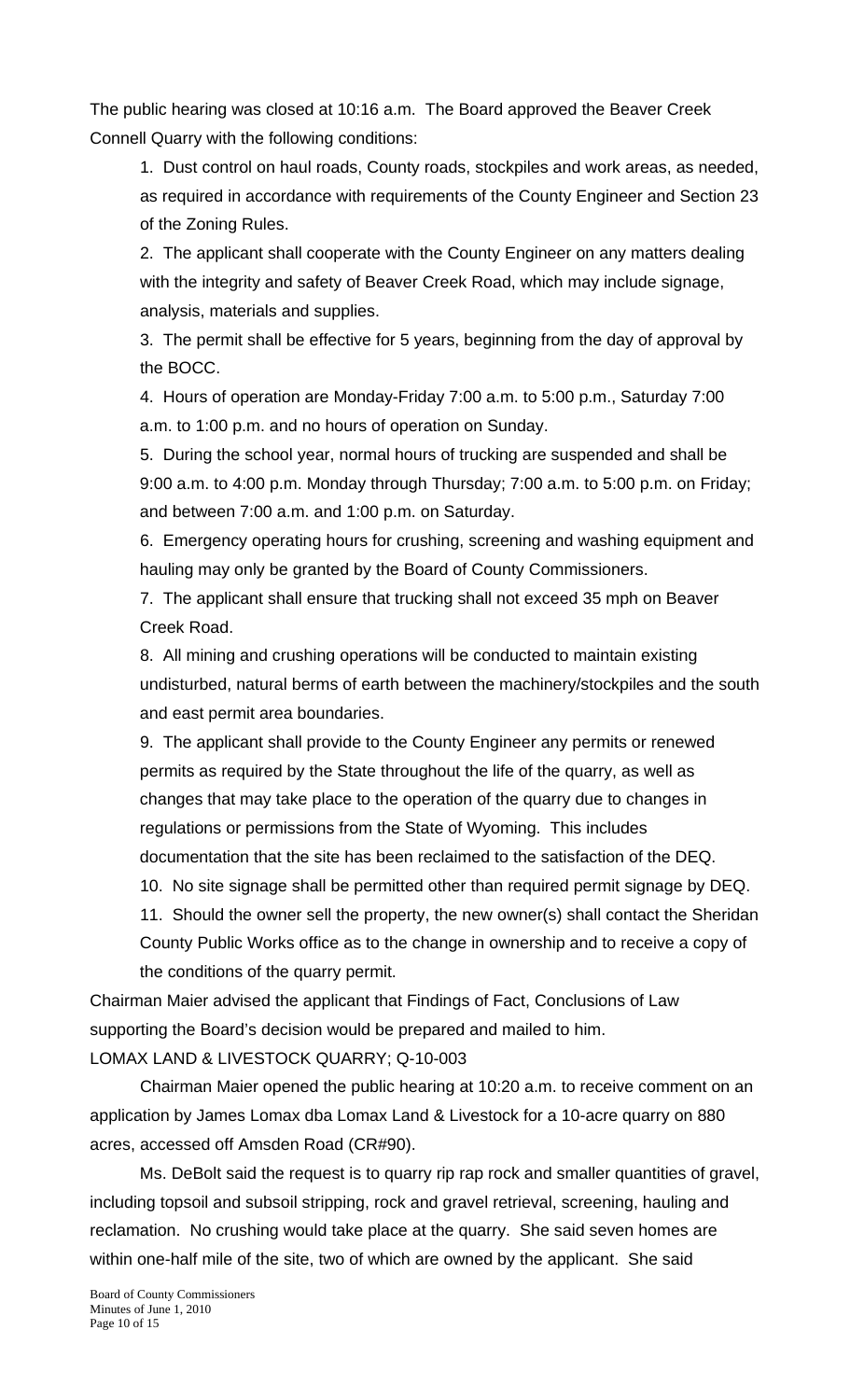Mr. Lomax has requested a waiver from the requirement that no homes be located within one-half mile of a quarry, and he has outlined anticipated mitigation measures to alleviate potential impacts to nearby residents. Ms. DeBolt said several letters have been received in support and opposition. She said County Engineer Ken Muller has recommended the applicant gravel Amsden Road and cost share in the application of magnesium chloride. As the road is used for recreation on weekends, he suggested no quarry operations on Saturday and Sunday. The Town of Dayton's letter expressed concern about hauling on the paved portion of Tongue Canyon Road. The Sheridan County Conservation District letter sets out the need for 3-foot rock for the stream-bed project. Ms. DeBolt said Section G of the Zoning Rules states the Board must consider the health, safety and welfare of the citizens in the vicinity of the request which may affect viewsheds, noise and property values. The Planning and Zoning Commission voted 2-3 on a motion to approve the waiver, thereby recommending denial.

 Mr. Lomax said the boulders from the proposed quarry would benefit the Tongue River restoration project by the Natural Resource Conservation Service. He said the quarry would help him financially and was surprised at the opposition. He proposed 100 s.f. quarry operations with reclamation on-going. He said this would cause a minimum of traffic with only one haul truck needed. Upon a question by Commissioner Nickel, he said smaller 6" pit run gravel could also be sold. Chris Scharen, CES Excavation, said there has been activity at the site as he had been burying holes to clean up the pasture. Emerson Scott commented that he has no problem with the quarry and thought dust could be mitigated by planting a crop as the area is reclaimed. He noted that other possible sites outside the one-half mile area would be visible from the county road. He said this would not be a large site quarry. Bill White said that the same complaints directed at the quarry could be applied to the houses now located along Tongue Canyon Road, causing traffic and visibility. He said he supported Mr. Lomax's property right to have a quarry.

 Tim Kirven, representing certain landowners within the one-half mile radius, argued that the Board should follow its rules requiring no residents within one-half mile of a proposed quarry, and consider the health and welfare of the citizens. He asked, why have a quarry for such a small project over the objections of the residents? He then listed various stream projects over the last few years, saying that it would eventually get done.

There was a discussion on the one-half mile clause in the Rules and its meaning. After a brief recess, Mr. Connell stated he was on the Planning and Zoning Commission when the clause was added to the Rules, saying it was a simple clause to give the County control over conditions to make a quarry acceptable. He said it has now been twisted to have to prove a hardship. Norm Anderson, Town of Dayton Council President, commented that the town had submitted a letter recommending the town be compensated for heavy use, stating a street had to be replaced due to heavy truck traffic and that town streets are not designed for heavy traffic.

 Various comments were made. Chris Scharen: He picked the spot so that houses would not be seen except for one. If the quarry site is moved, all houses would have a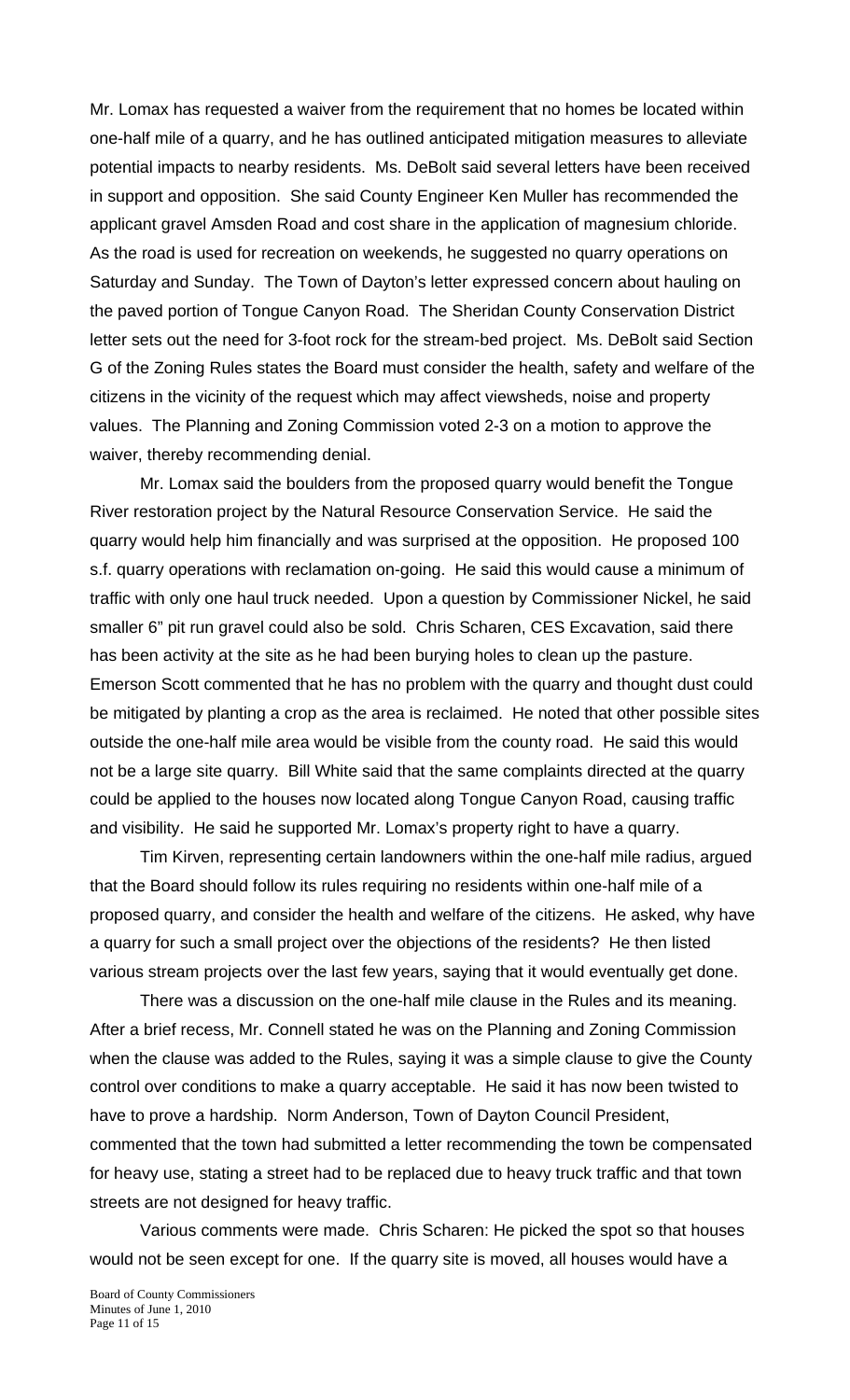view. Kay McManus: She researched quarries and found that people have noise, safety and dust concerns. Joann Scharen: She has lived on the Tongue River all her life and there has always been dust. Joe Feeley: The proposed quarry is in the Comprehensive Plan foothills protection area, in close proximity to big game winter range. Melissa Butcher: Homes within one-half mile is an exception, not the rule. Kate McManus: She applauds the Comprehensive Plan to preserve open space. Leo Wyatt: There is no other quarry with 3' x 3' rocks. The hearing was closed at 11:19 a.m.

 Commissioner Maier said he appreciated the comments by Mike Connell on the intent of the one-half mile clause but could not see how the waiver would benefit or enhance the quality of life in this area. Commissioner Cram said quarries give the most concern to people. He said the Board's consideration of another quarry was eventually approved when it was pointed out that its interpretation was wrong. The intent was not for the Rules to stop a quarry, but to allow for the placement of restrictions. Commissioner Ringley said the Board must consider the health and welfare of people affected, but cannot ignore the property right of the owner. He said he supported the waiver. Commissioner Nickel said it was important to listen to the people affected. He thought the requested 7 years was too long, and there would be times of inconvenience with high wind. He noted quarries serve a good purpose but with noise and dust to these residents, he would vote to deny. Commissioner Rolston said he has listened to everyone and this is a tough decision, but that he was in favor of the waiver.

Commissioner Cram asked County Planner Mark Reid if he felt an incorrect interpretation was given to the Planning and Zoning Commission as to the need of the applicant to show a hardship for the waiver. Mr. Reid said that it was our understanding that a hardship was to be demonstrated. The County Attorney has since pointed out the interpretation was in error and that, in this case, a hardship is not required. Commissioner Cram said that this allows the Board to have control over what mitigation measures are taken. The Board approved the requested waiver, with Commissioners Maier and Nickel dissenting.

As a result of a discussion on the proposed conditions for the quarry, the Board decided that the landowners, the applicant and staff should work together on amending the conditions to mitigate concerns. The Board placed consideration of the quarry on the Table until June 15, 2010.

#### CLEARMONT FIRE DISTRICT

 Keeping with County tradition, the Board waived all fees relative to a conditional use permit application and building and zoning permit application being submitted by the District to construct a new fire hall in the Wyarno area. To facilitate the building construction schedule, the Board said its consideration would be expedited by a special session of the Board on July 8.

### COUNTY ROAD 80

 Chairman Maier said this matter was postponed on May 18 to be considered today. There was no change in the proposal, so the Board authorized the Chairman to sign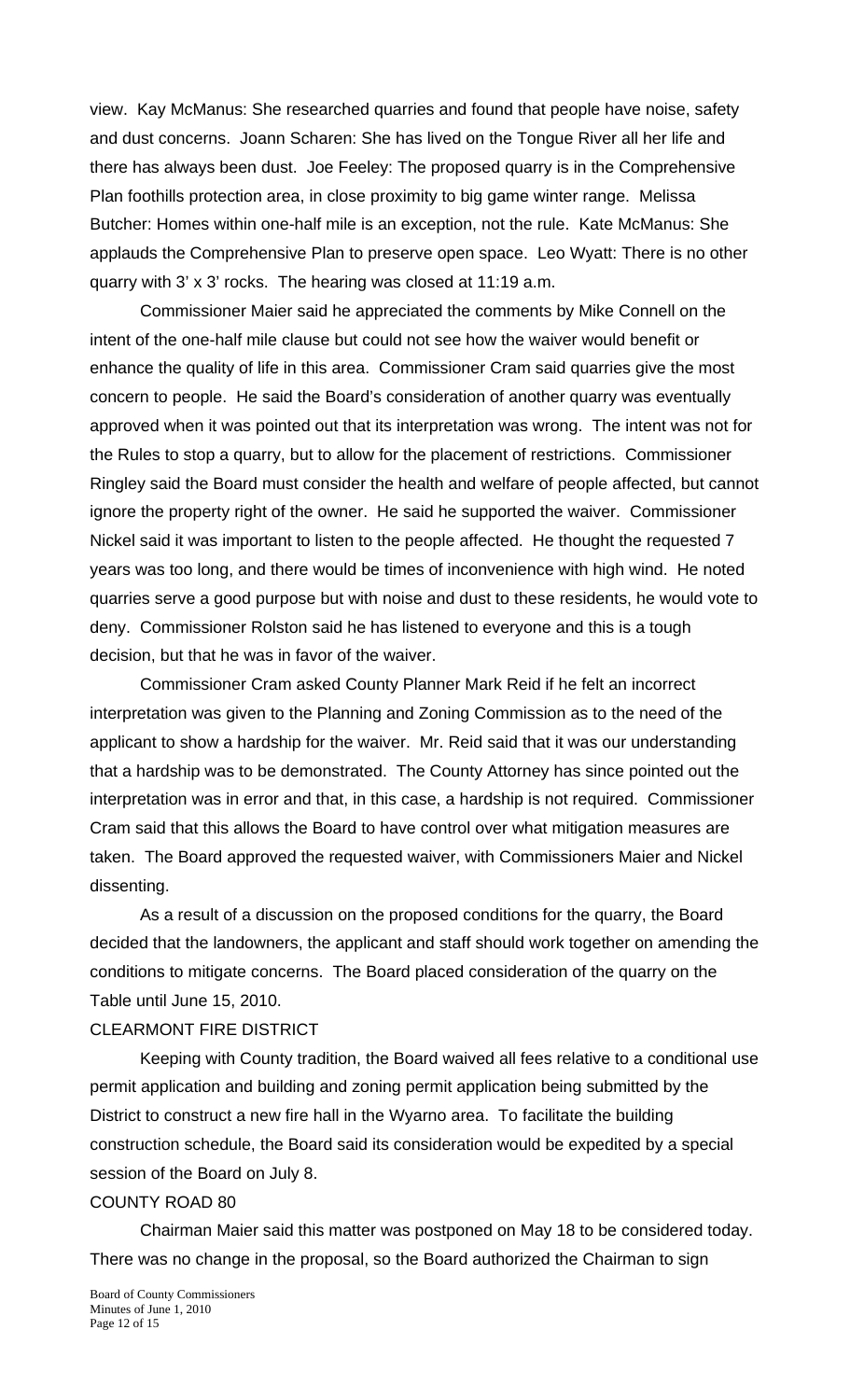Amendment 2 to the Agreement for Engineering Services with Entech, Inc. for construction administration of the County Road 80 Project, in an amount not to exceed \$191,000 for time and materials.

# HISTORIC COURTHOUSE

The Board authorized the Chairman to sign the agreement with Associated Construction Engineering for design and construction administration to effect upgrades to the HVAC systems in the Historic Courthouse, in an amount not to exceed of \$32,200. COURTHOUSE RENOVATION

The Board approved change order 3 to the agreement with O'Dell Construction to authorize fire sealant at existing penetrations between the third and fourth floors, painting of room 326, and additional outlets in the District Court room, at an increased project cost of \$1,950.

# CHILD SUPPORT ENFORCEMENT

The Board approved the Cooperative Agreement for Responsibilities between the Wyoming Department of Family Services, Child Support Enforcement Unit, and the Sheridan County Clerk of District Court, setting out obligations of both parties, for a term from July 1, 2010 through June 30, 2012, in the amount of \$35,702.40.

# GUARDIANS AD LITEM PROGRAM

The Board authorized the Chairman to sign the Memorandum of Understanding with the Office of the Public Defender providing for the Guardians Ad Litem Program, which provides legal representation in child protection, supervision or delinquency action cases, for a term through June 30, 2012, at a cost to the County of 25% of the State funds expended for this program.

# LAKE DESMET COUNTIES COALITION

The Board approved Resolution 10-06-017, authorizing an allocation to the LDCC Emergency Maintenance Fund.

#### RESOLUTION 10-06-017 EMERGENCY MAINTENANCE FUND LAKE DESMET COUNTIES COALITION JOINT POWERS BOARD

WHEREAS, the Lake DeSmet Counties Coalition Joint Powers Board ("LDCC"), consisting of Sheridan and Johnson Counties, established an Emergency Maintenance Fund for the purpose of funding unforeseen emergencies associated with the operations of Lake DeSmet Reservoir; and

WHEREAS, the Counties of Sheridan and Johnson recognize the need for assistance in financing such operations; and

WHEREAS, LDCC entered into a Project Agreement for Lake DeSmet Rehabilitation with the Wyoming Water Development Commission (PC No. 06000-20), dated August 30, 2005, and as amended on April 23, 2009; and

WHEREAS, Sheridan County allocated \$25,000 from its Sheridan County Emergency Reserves in fiscal year 2005-2006 for this purpose by Sheridan County Resolution 05-06-017; and

WHEREAS, Section 4.F of Amendment One to Project Agreement, dated April 23, 2009, stipulates that \$75,000 shall be deposited to the Emergency Maintenance Fund; and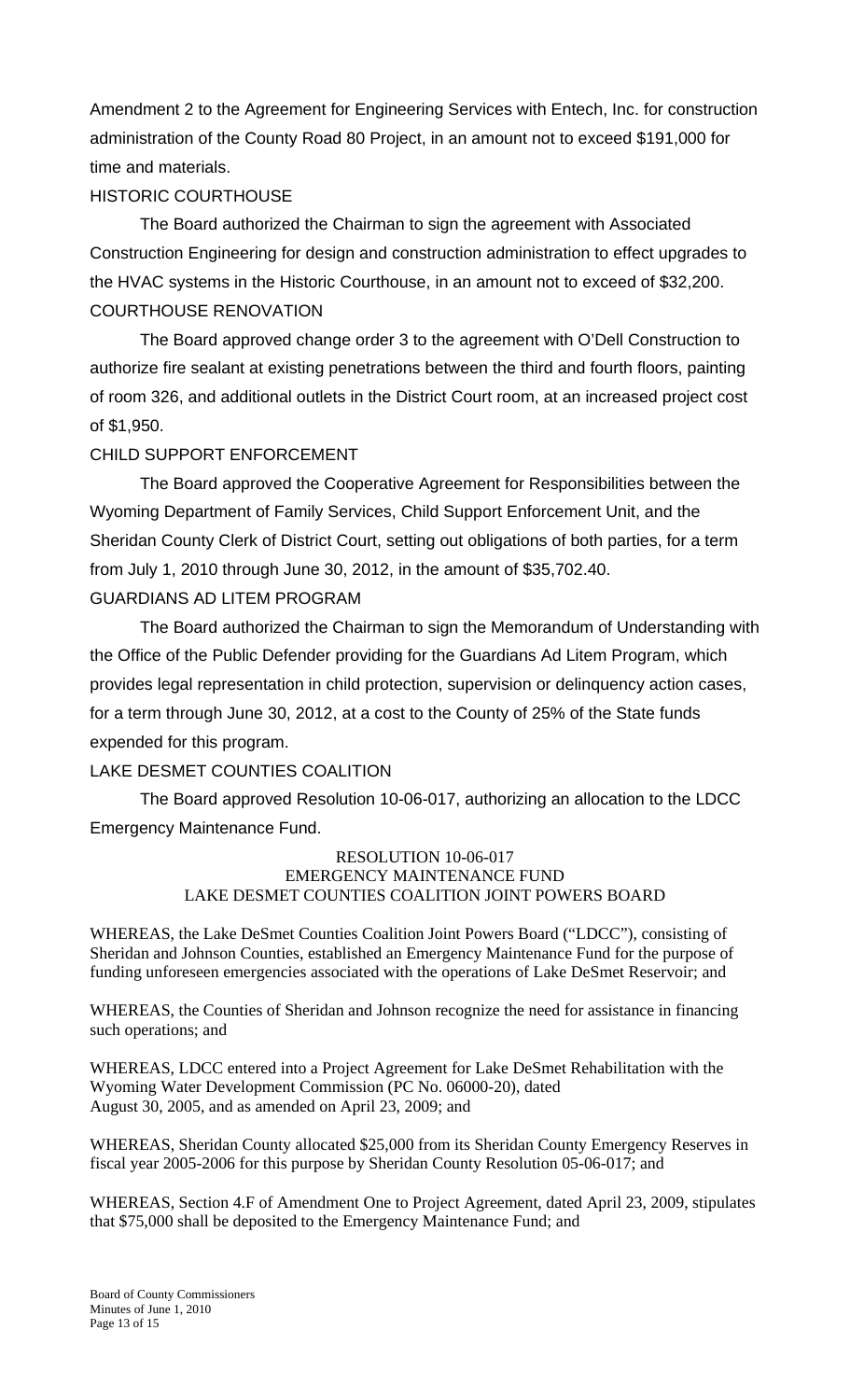WHEREAS, the Amendment to Joint Powers Board Agreement of Lake DeSmet Counties Coalition, dated July 6, 2004, sets out the LDCC contribution percentages as 55% Johnson County and 45% Sheridan County.

NOW, THEREFORE, BE IT RESOLVED that Sheridan County shall deposit \$33,750 constituting 45% of the required \$75,000 contribution, from its Emergency Reserves.

BE IT FURTHER RESOLVED that Sheridan County agrees that LDCC should maintain in full force and effect the Emergency Maintenance Fund for the term of Amendment One to Project Agreement for Lake DeSmet Rehabilitation.

BE IT FURTHER RESOLVED that this resolution supersedes all previous resolutions in conflict herewith.

ADOPTED this first day of June, 2010.

BOARD OF COUNTY COMMISSIONERS Sheridan County, Wyoming **Attest:** /s/Steve Maier, Chairman /s/Eda Thompson, County Clerk (Signature notarized.)

COUNTY AUDIT

The Board authorized the Chairman to sign the engagement letter with Porter,

Muirhead, Cornia & Howard to provide auditing services for the fiscal year ending June 30,

2010, at a cost of \$65,000 plus \$100/hour consulting fees if required.

### COUNTY HEALTH INSURANCE

 The Board approved Resolution 10-06-018, authorizing increases to employee health insurance contribution levels.

### RESOLUTION 10-06-018

SHERIDAN COUNTY EMPLOYEE HEALTH CARE COVERAGE

- WHEREAS, Sheridan County provides a health care insurance plan to employees; and
- WHEREAS, due to increased medical costs, on May 3, 2005, the Board of County Commissioners required an employee to contribute \$100 a month for a spouse to be covered under the county health care plan; and
- WHEREAS, due to increased medical costs, on June 19, 2007, the Board of County Commissioners required an employee to contribute \$125 a month for a spouse to be covered under the County health care plan; and
- WHEREAS, the annual report from the health plan administrator indicates medical costs continue to rise.
- NOW, THEREFORE, BE IT RESOLVED that an employee shall be required to contribute the following amounts for coverage under the County health care plan, in addition to that paid on the employee's behalf by Sheridan County:

| Employee            | \$69.45  |
|---------------------|----------|
| Employee/Child(ren) | \$126.30 |
| Employee/Spouse     | \$154.05 |
| Employee/Family     | \$211.05 |

BE IT FURTHER RESOLVED that this resolution supersedes all previous resolutions in conflict herewith.